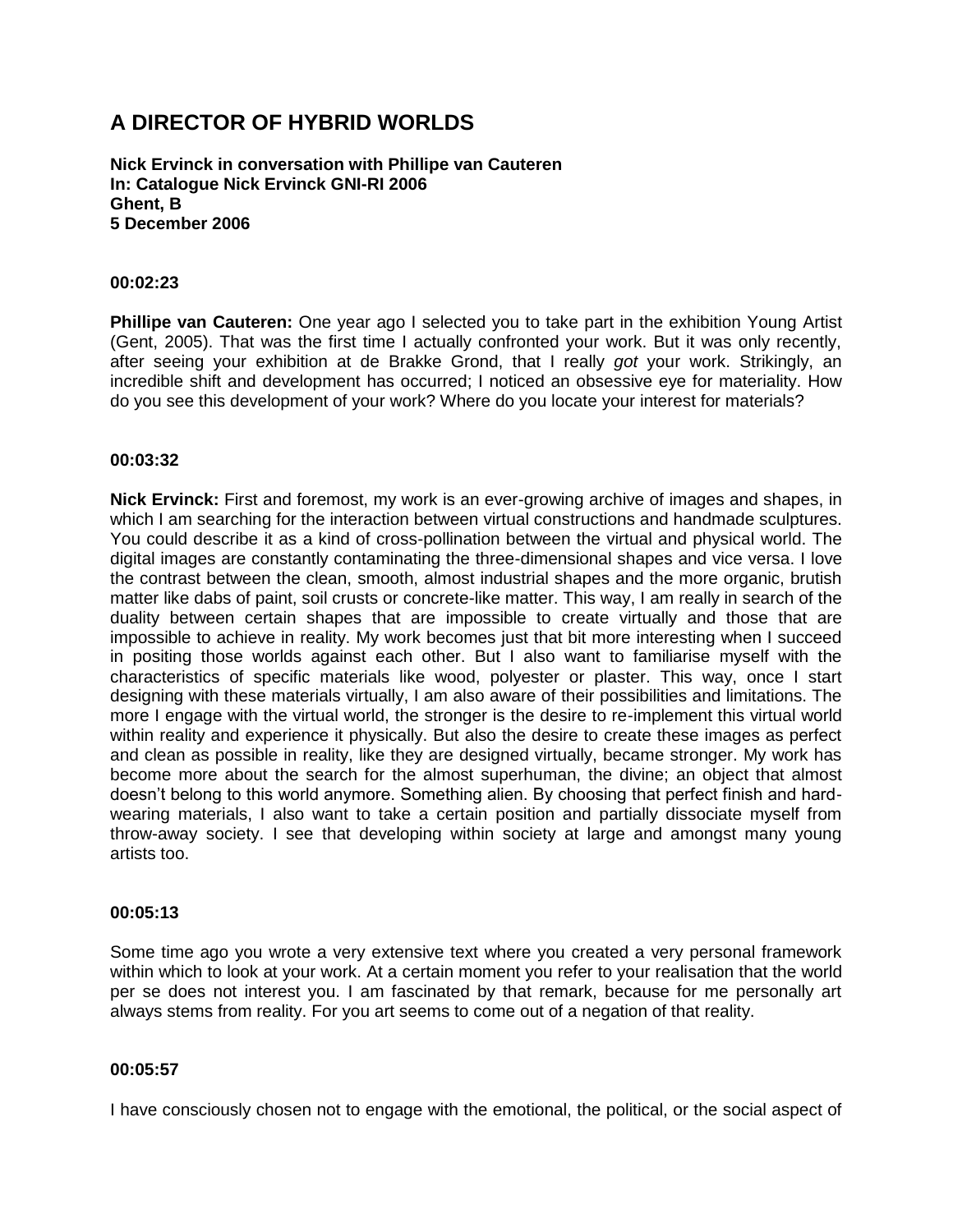art. Initially, I felt very at home with the purely sculptural discourse, but that didn't turn out to be very rewarding. That is why I started looking for more of a symbiosis between sculpture and architecture. From the moment you start working with architecture you are of course in some way again engaging on a social level; albeit in a more national or urban context.

# **00:07:13**

As a matter of fact, aren't you seeking to generate your own complexity with a parallel universe?

## **00:07:58**

For me, that complexity is partly a given. My images are adaptations and processings of images taken from the world of my experience. When creating, I question what I see, hear, read and my own interpretation. I strip a space of its original function, its nature, to allow it to create its own reality. Casual looking is only a start. Not all civilisations represent 'space' in the same manner, for the simple reason that not all of them view space in the same way. I am designing my own world, but this one remains utopian. I only add to the confusion. This clean and virtual world with no room for specks of dust, tiny seeds and skin flakes offers a completely different feeling. As much as I try to imitate these small details of our society, it will always be an imitation. However, this un-emphatic sorting almost imperceptibly makes the notion of authenticity waver. The main incentive for creating is the need to know, to understand the world. And what better way to understand it than to create one's own complex world that in turn can open up worlds to others.

# **00:09:22**

I'm aware that your original ambition was to become an accountant. How did you end up in this complex universe? It is of course a story that will go well in your autobiography.

## **00:09:49**

Once I indeed wanted to become an accountant. I don't know what got into me back then. Art was never discussed at home. I never visited museums in my youth. So the decision to go to art school was definitely not a matter of course, although I have always been very creative. However, economics no longer captivated me, and because I had always been fascinated by architecture, I went to study architecture. But I found boring all those long-winded lessons on perspective, although looking back, that's where I got the necessary foundation. That's how I ended up studying ceramics. I thought it was a fantastic medium, but in the end I thought it would be too scary to dedicate my whole life only to that. When I was eighteen years old I was searching for the utopian idea of one single study in which everything was possible. I ended up in the 3D department, but there I couldn't really find my way with my sculptural ambitions. Back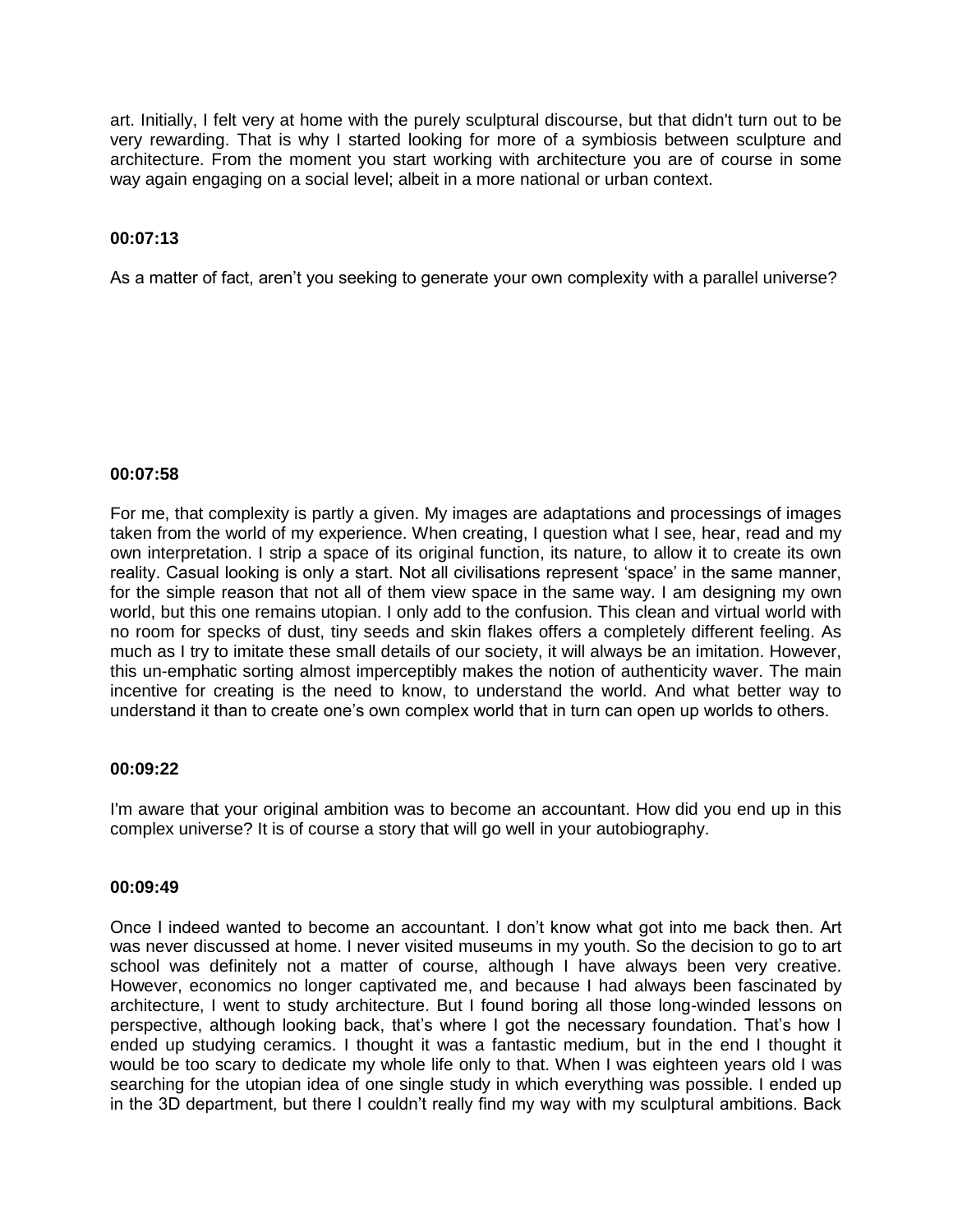then, I was mainly working in performance and video art. I have experimented with all sorts of things, from VJ-ing at parties, making wall paintings, spending time in the dark room at weekends and building booths at fairs. Eventually I switched to the Mixed Media department. That's where I was able to carry out my sculptural research and I finally found what I was looking for.

# **00:14:11**

In your work you usually depart from digital codes and manipulations of your computer.

# **00:14:19**

Actually, no. I often take roughly handmade sketches or a physical object in my studio as a point of departure. I don't always first virtually design the sculptures in full. Most of the times there is an interaction between both worlds. For instance, an object is first created in my studio. I elaborate on that on the computer, which is then further elaborated on in the studio. In this way you deal with constructing and/or designing in a different manner. Certain shapes could not have acquired their exact form without the intermediation of the computer. The way in which you virtually combine, cut or paste a sphere with a cube, I take with me to my studio and vice versa. I exchange the knowledge and possibilities of both worlds.

Originally I had started to virtually rebuild a oil-drilling platform. Out of that I realised the first physical element. And eventually I also realised the oil-drilling platform in a bigger scale, which was the step I needed to make back then to switch back to small-scale works. Next I was short listed for the Provincial Price for Fine Arts and I was given the exhibition space in Knokke as an award. I wanted to make one large installation but didn't have enough space in my studio to experiment with this. Switching to the computer was just a small step for me, because there I could outline this installation virtually and create a preliminary sketch, a kind of digital model. From these sketches for exhibitions the computer prints eventually developed as well as the modules and animations.

# **00:15:39**

In your work, there is a constant interaction between the virtual and physical worlds. A kind of experience-oriented practice of the studio itself.

# **00:15:52**

In fact, this duality between the virtual and the physical permeates my whole life. I played with LEGO until the age of fourteen, until it wasn't really becoming for a boy of that age. After that I got seriously addicted to computer games. Especially the intelligent games, or so called god games, like SimCity, Tycoon Traffic, SimTower, Warcraft, Caesar, Red alert etc. When I started studying visual arts, I found an excuse to take up 'handicrafts' again. I also noticed that computers offered more options in terms of graphics than computer games only. There I produced an enormous amount of sculptural elements and also gained a foundation for thinking spatially. When I studied at the 3D department, I came across sculpture again and got attracted to all kinds of digital effects. The computer pulled my leg, as it were. Meanwhile I learned how to use the computer for my own needs. At the Mixed Media course I was able to make spatial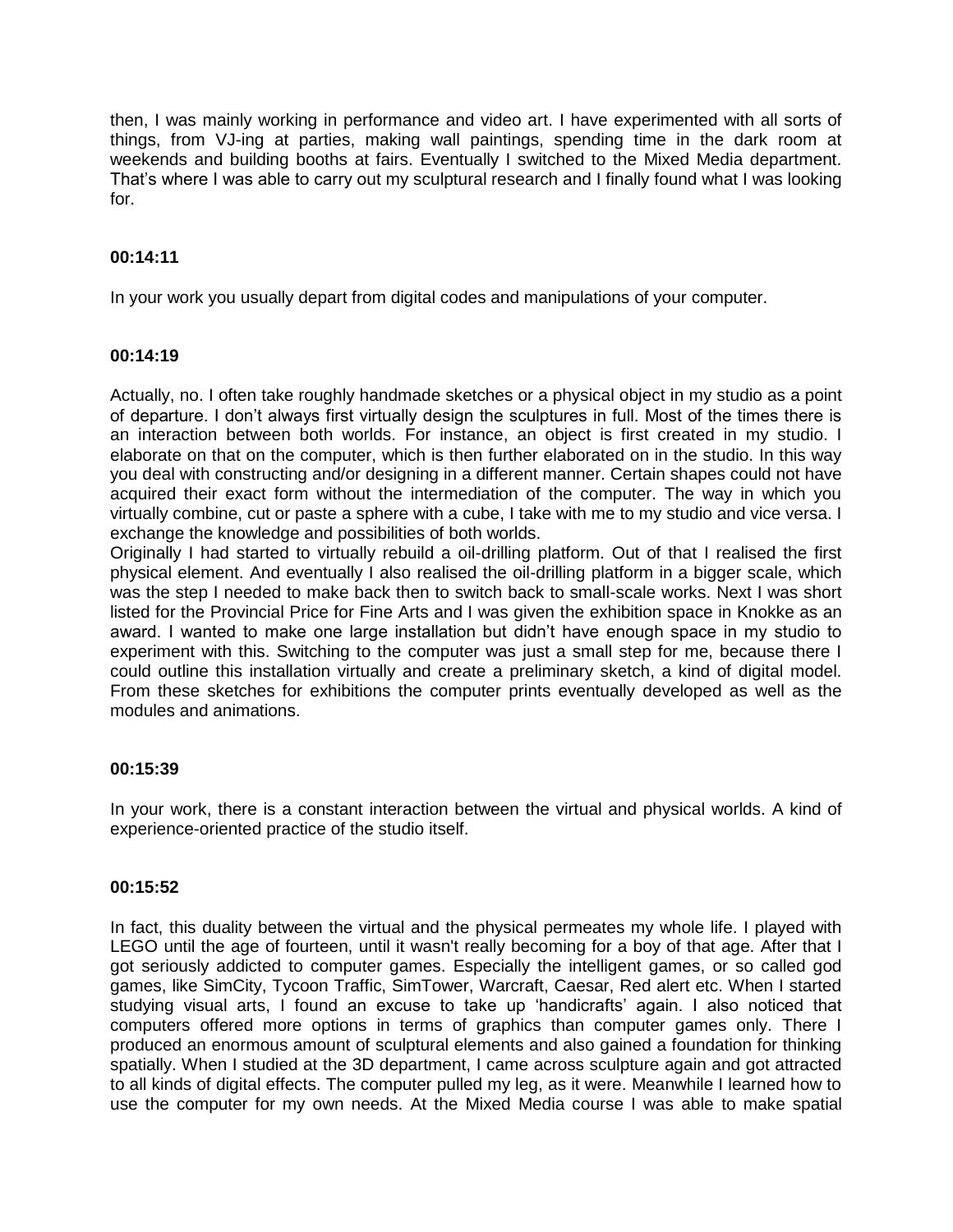works again. As you see, this duality has been present in my whole life. During the time at the academy people have often told me that I had to choose between the virtual or the physical realm, but I am convinced that the strength and richness of my work lies in the combination of those two worlds. Eventually, a logical consequence will be to develop in my studio those things that cannot be done virtually, and to virtually develop the things that are impossible to realise within the physical realm. I have to explore a medium to its fullest potential before attempting to bend its rules.

# **00:20:20**

Your archive contains over 29,000 images. How did it come about and how are those images collected and organised?

## **00:20:38**

Because of what happened in the summer of 2001 – the changing of courses and actually being in New York and going through the 9/11 ordeal, I started scanning all the photo-negatives I had made up to that moment in my life. From there on I started selecting and soon ended up with a photo-archive of largely 5,000 images. The 'GNIURKS' archive has been constructed around a structure in which the building blocks of my 'alphabet' are stored: man-made things, things I made myself, fragments of memories of my life. The archive is literally divided into the format of the alphabet: the E stands for exhibitions, the V for virtual images, etcetera. Every letter has its own category, which again has sub-categories. The titles of my computer prints and modules consist of figures and characters. These are direct references to the names of the files in my digital archive. Every object takes its name from its position within the archive. The titles of the sculptures originate from turning over and mixing the letters and words linked with the sculpture. Not so much with the intention to create an explanatory title, but rather to look for a surprising, exotic sound. GNIURKS is an autobiographical archive, a never-ending compilation of fragments with which I attempt the impossible. It is an archive in which I try to sum up my life and my mind. In addition to lots of sketches, photographs of studio situations, exhibitions, sculptures and virtual preliminary studies, my archive also contains images, mostly taken from the internet, that are a potential source of inspiration. Details from our complex society are brought to life, adapted and altered. This way I try to get a hold on what I see, and try to understand form, tension and energy. I search for a different route through the objects, a route that pleases me. But in the end, the whole archive which originated from photographs taken of the real world, has been consumed by this sculptural research. In fact, within the context of my archive, reality has been completely absorbed by my own world.

Ordering the world seems to be one of my existential needs, even if my way of doing that is often not a logical one. My system consists of making an inventory of absolutely everything the world has to offer in terms of material and non-material things. With my systematic order I have always struggled with chaos and random-ness, especially when it comes to my own body and soul. The personal quest and trials that slowly but surely shape my system, are an important aspect of my body of work. It gives it its inner logic, which to a certain extend runs in alignment with our everyday life and world.

# **00:20:51**

I am asking you this because just now you very explicitly linked the origin of the archive to 9/11.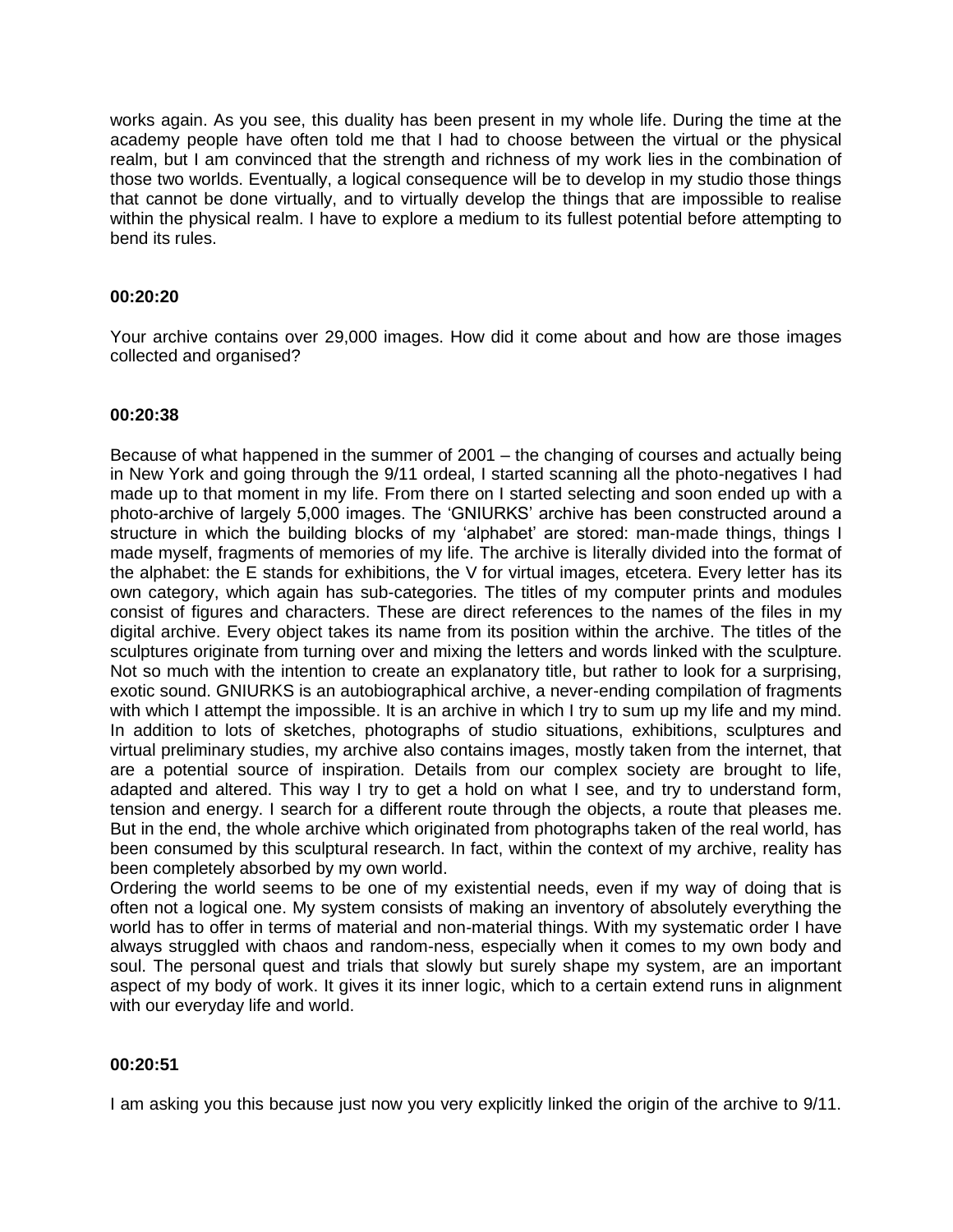You were only standing 50 metres from the two towers of the WTC. For somebody who claims that the world doesn't interest him, it looked as if you were melting a bit.

#### **00:22:12**

Everyone is aware that the 9/11 attacks were an extraordinary experience. Besides the shocking, tragic, political and social aspects of the event, I was above all captivated by the forbidden beauty of the collapsing towers and the citizens of New York who I suddenly got to see from a complete different angle. In the end, I felt more like an extra in a movie. This feeling was probably enhanced by the fact that I witnessed the whole ordeal from behind the lens of my camera. Somehow as an artist, having been at the scene and returning home with that much film and photographic material, it seems obvious that you would want to produce work on that. I was there by coincidence, however it is not what I make work about. That's not what I had been working on at the time either. That's why, back home, I consciously chose to put it aside and continue on the path that I was on. But now there are more references to the WTC towers in my work, maybe because of a subconscious drive.

#### **00:25:58**

Have computer games been a breeding ground for what you are doing right now?

#### **00:26:03**

The strange thing is, I have never dwelled too much on my past. But eventually, all your memories do come back to haunt you. Throughout our lives, we collect experiences and all of a sudden the puzzle comes together. My strength, therefore, is the enormous foundation I have at my disposal. The challenge, of course, is to re-assemble this huge foundation.

# **00:29:01**

We have used the word architecture more than once. For me the term also contains a certain dramatic, theatrical component.

# **00:29:17**

Ultimately, in an exhibition and even more so in a virtual environment, you are like a kind of director arranging the set and props. I really like powerful, aesthetic, theatrical stagings. Definitely the exhibition in de Brakke Grond is actually impossible to get photographed. Almost with every picture that I show to people they ask me for pictures of the actual exhibition. By building these black boxes in which the works are presented, the actual space disappears, and with it immediately also our way of recognising space. People are no longer aware of the difference between the virtual and the physical. Because the environment has disappeared, our points of reference also disappear. We are able to momentarily fence off the world outside and leave it behind. And that's how we are able to enter as a physical being this virtual, other world. That's how sculptures hover, so to speak, within a virtual space and the visitor, as it were, literally steps into the virtual realm. This is where the visitor no longer is a consumer in a tomb filled with objects, but rather a traveller in an audiovisual world. In this temporary dimension, the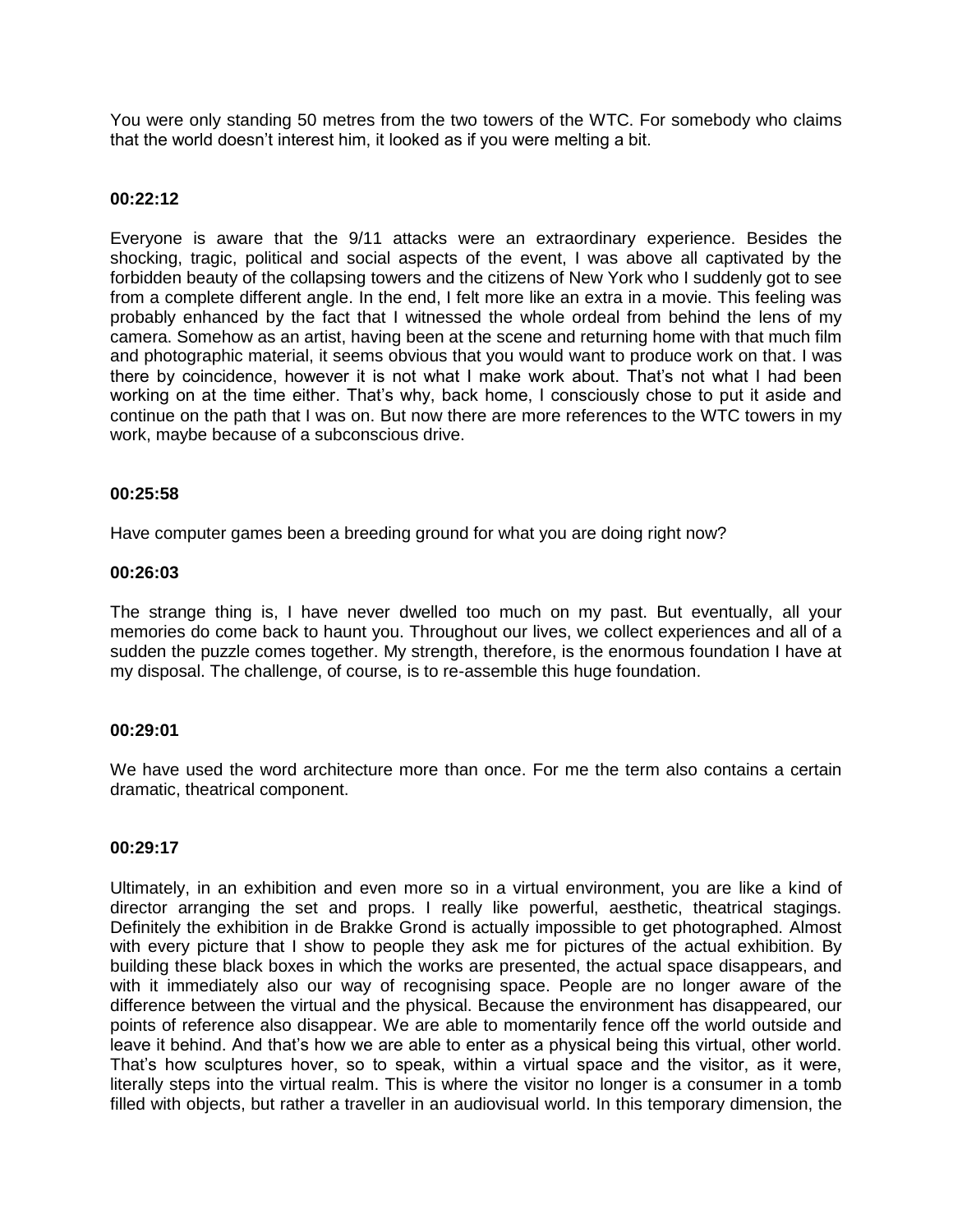actions of the artist or spectator can be reshaped and restructured over and over again. This process, this interaction between reality and art, clearly manifests itself in the installation at the Expozaal of de Brakke Grond: a platform was built around the 11-metre 'Ienulkar' construction, creating the illusion of an archaeological site with only a few simple interventions. The effect is an immediate shift of the usual relations between art works and the public: not the sculptural object, but the audience is placed onto a pedestal, and instead of standing in front of an object of experience, the spectator now finds himself inside an experiential environment.

# **00:37:11**

Is the specific architecture of an exhibition space a point of departure for you?

# **00:37:20**

Not always. But I often do try to take the architectural, sculptural or historical values of a space as point of departure. For example, I have rebuilt the complete Loppem Art Gallery and virtually removed the walls of the building, leaving only the wooden cross-beams of this old shed. And I labelled it art. By doing so you elevate the space that shows art to the status of being art. Another example is the 'nOva' rehearsal studios at the 'nOna' in Mechelen, which I completely reconstructed virtually and attached a mirroring on the walls. As a result you get a kind of doubled perception as you walk through this virtual space with the camera. Not every space is an interesting challenge, though.

## **00:39:39**

A recurring element in your work is the use of the colour yellow. This colour almost becomes the basis of your sculptures as well as your thinking. Can we refer to an 'Ervinck yellow', like there is an Yves Klein blue?

# **00:40:02**

When I was a kid, I only wanted to wear yellow clothes. When I started attending secondary school, my style got more austere. The last thing I wanted was to stand out in a crowd. But after three years wearing a school uniform, yellow came back with a vengeance. During my first years at the academy I was literally dressed in yellow from head to toe: yellow socks, shoes, trousers, sweater, overcoat, I even had a yellow backpack, wristwatch, mobile phone and bike. I can actually feel my mood being affected by colour. There is too little colour in this world as it is. Yellow in particular keeps me active and vivacious.

# **00:44:32**

What is the relationship between your sculptures, your prints and your design sketches?

## **00:44:41**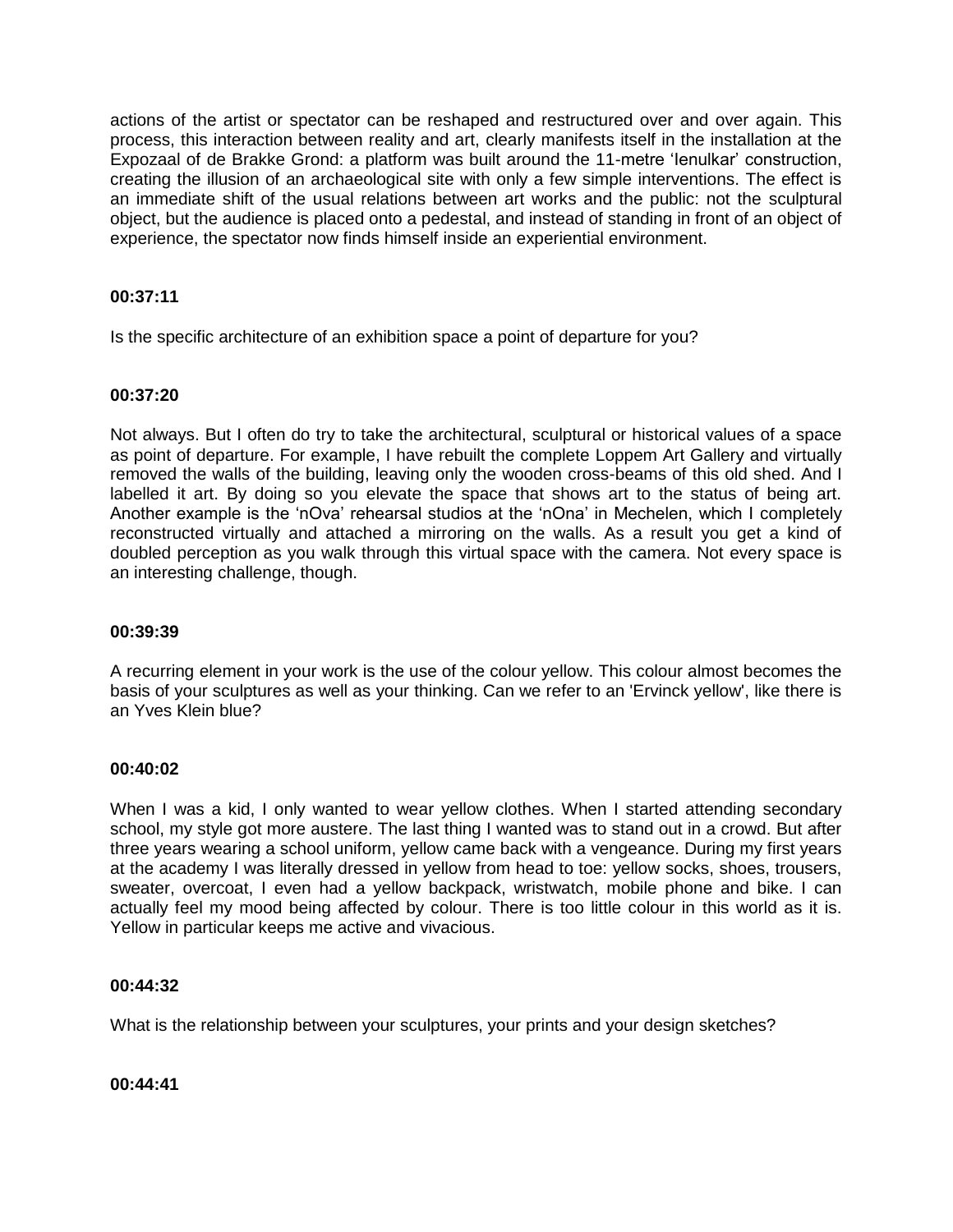My digital prints offer a window onto a digital word and also onto a different reality. These vistas show possibilities taken from my research in which sculptural elements can re-position themselves within ever new compositions and meanings. Within those real-looking rooms, racks and platforms, there are polymorphous, synthetic forms that are brought to life as mutated molecules by an artistic computer animation. Walls are no longer walls, and gravity no longer exists. I play with sculptural shapes at the blink of an eye, I lift monumental 'buildings' and put new life into them. A home changes into a sculpture and unfolds into nothingness. It is an dynamic game with images, materials and space, and a balancing act between conscientious calculation and inspired improvisation. At a certain moment the prints were no longer suitable to represent certain ideas and I started to develop design sketches and modules to show my sculptures and archive, and to show how they could manifest themselves within the physical realm. That way you can better anticipate what a sculpture is going to look like, what the dimensions are, what the materials are and how it might be inserted in our concrete reality than with a print. This allowed me to create designs for a much larger scale, or preliminary sketches for public space. Even if those are not yet within my reach, I can already document and clarify my idea. Ultimately, I am creating a dialogue between the sculptures and the sketches, between the sculptures and the animations, between the prints and the modules. This way the audience will have no problem translating the physical sculptures into the digital world and imagining the animated images within our reality. Also, you can visualise how the sculpture will 'behave' when animated.

# **00:46:28**

In some cases, some of the objects or shapes look like some sort of organised coincidence that has escaped, or lost itself to a kind of volatility, controlled by some major power. Do you intend to give the spectator an orchestrated experience between the virtual and concrete realities?

## **00:47:27**

At the crossroads between the virtual and the real, new, hybrid sculptural and spatial possibilities come into being, and I can fully explore them in new experimental spaces. This specific context, the dynamics between an independently created virtual realm and the three-dimensional sculptural work, opens up new possibilities of experience. In my exhibitions I would like to be a kind of director. Some of the works are conceptual, the literal executions of ideas. Some are drawn by hand, others are sketched on the computer. This allows for a fascinating interaction between possibilities. There are also works that have originated rather intuitively and are a direct result of a deliberate action. These images are much harder to get, but all the more interesting because of that. It is about an activity that lingers between the conscious and subconscious. It is about breaking away from traditional representations of thinking and perceiving. I have to be able to act '*sans histoire*', without having a story to justify or explain my actions.

## **01:03:58**

Sometimes it looks as if you know quite well were you want to go to. As if all the works you have made until now could be seen as a logical route or consequence. As if in fact you actually knew exactly were you were headed and the only thing left to do was executing your plans.